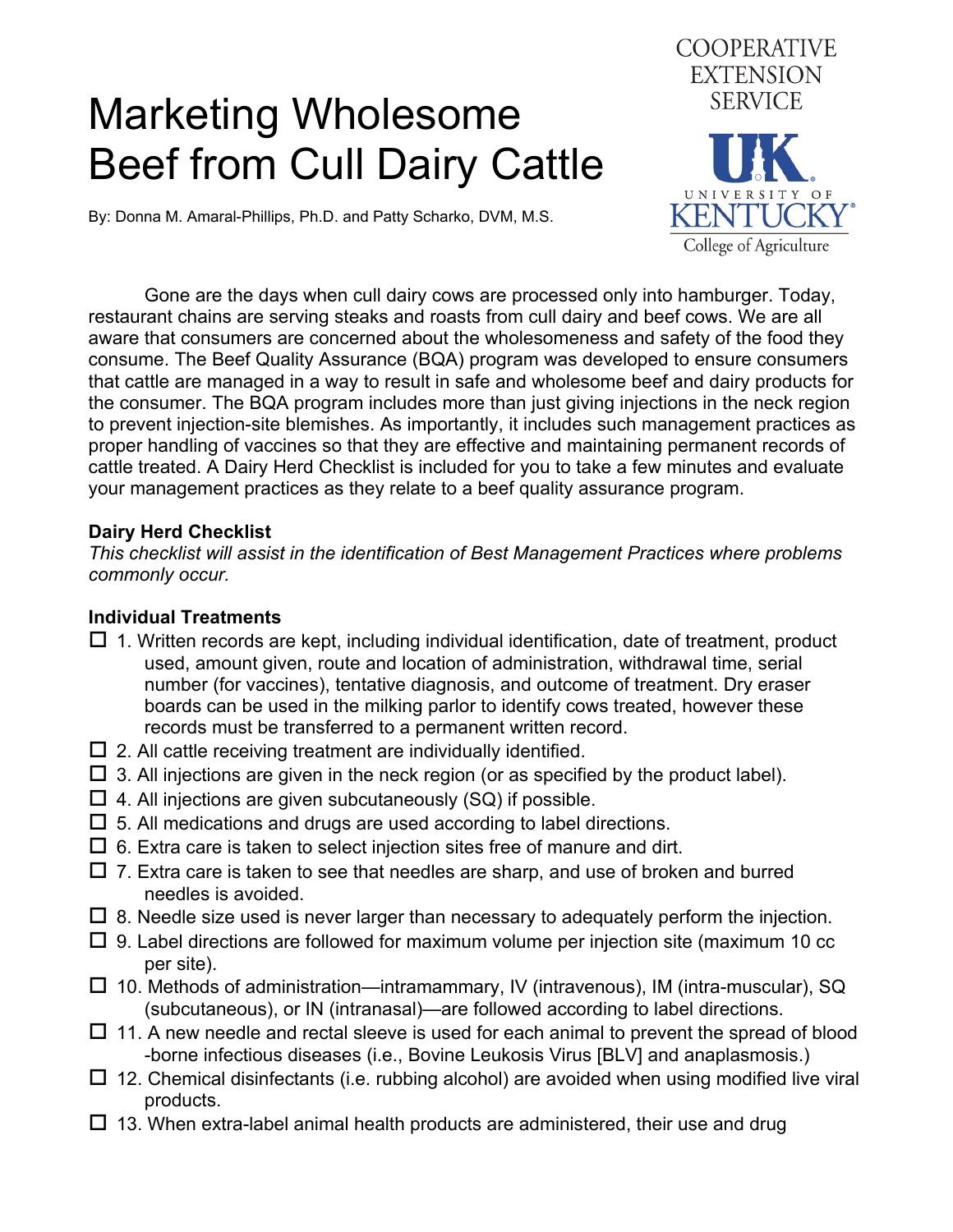withdrawal time is based on a veterinarian's recommendation. This information should be provided on a label by the prescribing veterinarian. (Should there be any question about withdrawal period, veterinarians can evaluate the treatment history against information provided by the Food Animal Residue Avoidance Databank.)

All animal health procedures and products are periodically reviewed by a veterinarian.

### **Feed Supply**

- $\Box$  1. Only feedstuffs manufactured in compliance with the Ruminant Feed Ban are utilized.
- $\Box$  2. Records are kept for purchased concentrate or grain mixes indicating source, date, and amount purchased, and are maintained for at least 24 months when animal byproducts are used.
- $\Box$  3. Feed additives are used at recommended usage levels and appropriate products.
- $\Box$  4. All pesticides used on crops fed to cattle are applied according to label directions and withdrawal times are followed.
- $\Box$  5. Pesticides are stored in a room separate from feed supplies and feed additives.
- $\Box$  6. All feeds are checked at regular intervals for changes in color, temperature, odor, moisture, and presence of foreign matter.
- $\square$  7. Livestock Insecticides
- $\Box$  8. All insecticides are applied on the basis of label dosages and routes of administration.
- $\Box$  9. All insecticides are stored in a designated area away from the feed supply and are not accessible to cattle.
- $\square$  10. All insecticides are appropriately labeled.
- $\Box$  11. Facilities and Transportation of Cattle
- $\Box$  12. All cattle are handled in a manner that minimizes bruises.
- $\Box$  13. Loading facilities ensure quick and safe loading and unloading with no bruising.
- $\Box$  14. Adequate shade and shelter provided and mud minimized around feeding areas.
- $\Box$  15. Clean areas are provided at calving.
- $\Box$  16. All farm personnel who handle cattle have been informed about proper processing techniques and provided with training to understand cattle behavior and recommended handling techniques.
- $\Box$  17. Non-ambulatory (or downer) cows are euthanized humanely.

## **Herd Management**

- $\Box$  1. Cows are observed regularly for body condition score, mastitis and early signs of lameness and are treated or culled in a timely manner to prevent the marketing of over -fat cows, extremely thin cows, lame cows and cows with physical problems.
- $\Box$  2. Cows that are to be culled are given dry-off time before marketing.
- $\Box$  3. Do not mix too much vaccine at one time. Modified live vaccines (MLV) begin to degrade after about an hour in the heat and sunlight. Therefore, place in a cooler with a cool pack and cover.